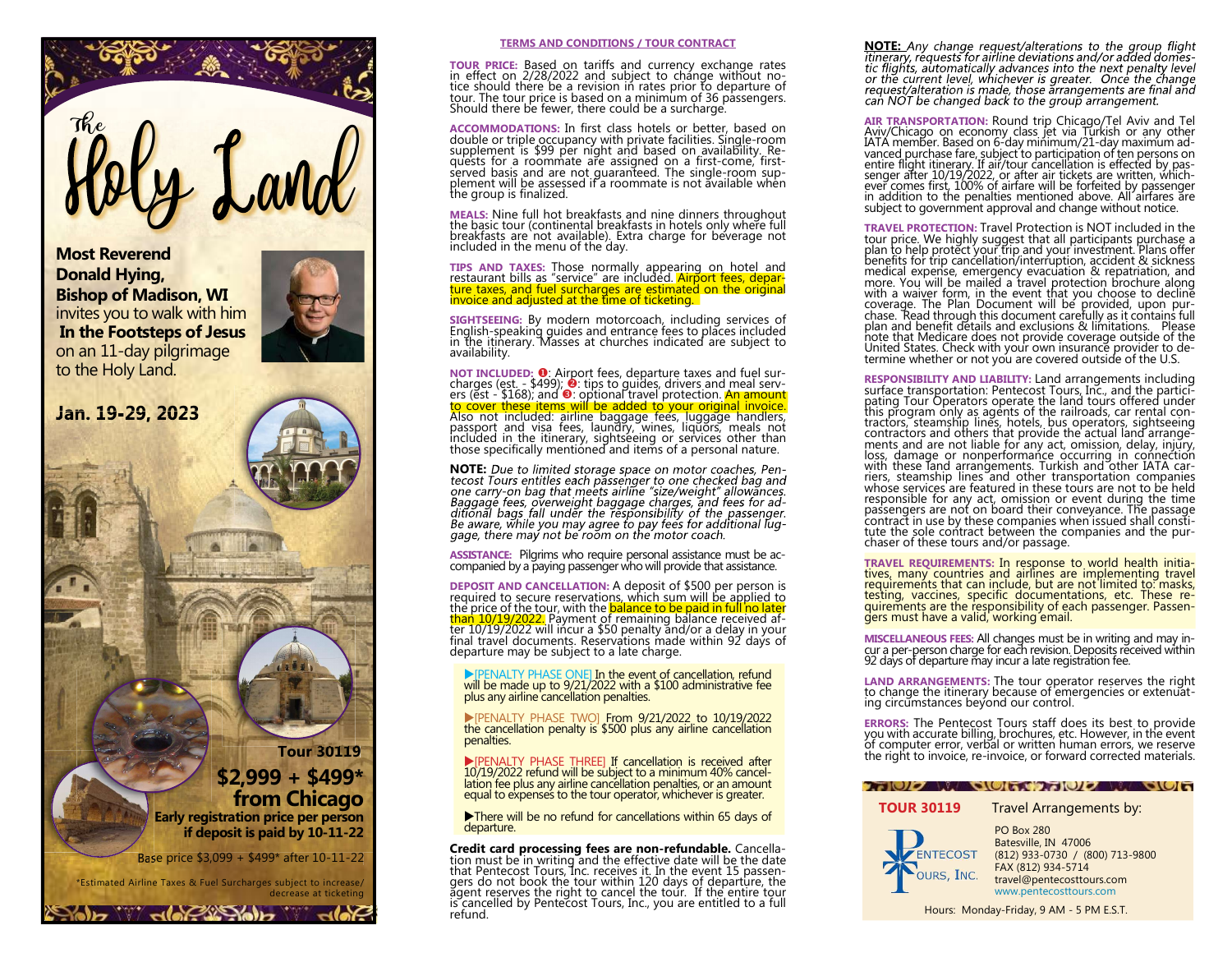# MASS WILL BE CELEBRATED DAILY

# Day 1: Thursday, January 19, 2023, USA / TEL AVIV

Tour members are welcomed at an international **airport** for our departing flight to Tel Aviv via wide-body aircraft, arriving the next day. Meals served on board.

# Day 2: Friday 1/20, TEL AVIV / JAFFA / CAESAREA MARITIME / MT CARMEL / TIBERIAS Upon



in Tel Aviv, we board our motor coach for our first sights of Israel. We proceed to **Jaffa** (biblical Joppa), the ancient port city where Peter sees a vision that all foods are

clean, the start of the Gentile Mission, and where Jonah left prior to being swallowed by the whale. It was also here that Peter had his house-top experience. We visit the house and Church of St. Peter. Heading north along the Mediterranean is **Caesarea Maritima**, where St. Paul was imprisoned, tried, and sent from this Mediterranean harbor to Rome. This is our next stop. We **visit one of Herod the** Great's palaces and see the ruins of the ancient am**phitheater next to the ocean.** We journey north to the Stella Maris, Our Lady of Mount Carmel and the home of the prophet, Elijah in Haifa. From there, we complete today's journey as we travel to Tiberias to check in at our hotel for a welcome dinner and overnight. **[D]** 

#### Day 3: TIBERIAS

We venture north to visit **Caesarea Philippi**, just north of the Sea of Galilee and at the base of Mt. Herman. It is here you will see one of the main springs of the Jordan River. Caesarea Philippi, also called "Banias", is the location of the testimony of St. Peter and where Jesus answered him, "You are the Rock and upon this rock I will build my Church." During our visit, we will see **one of the** three springs that feeds the Jordan River. On our way back from Mt Herman, we stop in **Magdala**, birthplace and home of Mary Magdalene, a witness to the resurrection. We stop at **Duc in Altum Church**, a new and quite unique spiritual center. To commemorate Jesus preaching from the boat, Duc in Altum Church has coupled the boat-shaped altar in the church with the beautiful Sea of Galilee backdrop to bring history back to life. Other features of the church include: an atrium dedicated to the women of the church who followed Jesus, a mosaics chapel, and the Encounter Chapel with its floor from the original first-century market place of the Magdala port. Once a frontrunner in first century culture, in Magdala's **archeological park** you can see mikvaot (ritual baths) that are more sophisticated than others from its period. The oldest synagogue in Galilee was also excavated in Magdala. As it exists in such a well preserved state from the time of Christ's teaching, much information could be extracted and shared. An ancient coin found in the synagogue during excavation has been determined to be from the time of Christ's ministry. Also unearthed was a marketplace on what was once the trade route that has been able to tell archeologists a great deal about life in Magdala and its role in ancient history. We return to our hotel for dinner and overnight. **[B,D]** 

# Day 4: TIBERIAS

Cana, the place where Jesus performed his first miracle, will be our first visit of the day. As a lasting remembrance of Cana, couples may renew their wedding vows at the place where Jesus changed the water into wine. Next, we stop in **Nazareth**, where Jesus played, grew up amongst the other children of the city, and later worked with Joseph in carpentry. It is here in the **Church of the** Annunciation just behind the altar where you can see the grotto where Mary said "yes" to the angel of the Lord. We visit St. Joseph's carpentry shop, the Church of St. Joseph, and Mary's well. Next, we visit Mt. Ta**bor, site of the Transfiguration.** The church has two altars: one dedicated to the symbolism of Our Lord on earth and the other is dedicated to Jesus in Heaven. We return to our hotel for dinner and overnight. **[B,D]** 



#### Day 5: TIBERIAS

Tranquil and contemplative time at the **Mount of Beati**tudes is the perfect way to begin our day. Then, we stop in **Capernaum**. This is the town where Peter lived and within which Jesus made his base of operations for His Galilean ministry. As we **visit the ruins of the town** you will find out why Jesus focused his ministry here, where ancient Judaism flourished. We will visit the **Synagogue** where Jesus healed and taught, and also **Peter's house.** We head to **Tabgha**, location of the miracle of the loaves and fish. Located nearby is the Church of St. Peter's **Primacy,** where Jesus appeared after the Resurrection. We visit there before spending time on the Sea of Galilee on a relaxing **boat ride**. We return to our hotel for dinner and an overnight. **[B,D]** 

#### Day 6: TIBERIAS / BET SHEAN / QSAR EL YAHUD / JERICHO / JERUSALEM

This morning we begin at **Bet Shean** (or the Scythopolis), which is a strategic junction between the Jezreel and Jordan River Valleys. It was here, in Bet Shean, where Jewish King Saul faced-off with the Philistines in a battle at near-

by Mount Gilboa (1004 BC). The victorious Philistines hung the bodies of King Saul and his sons on the walls of Bet Shean. Later, brilliant military strategy enabled King David to free Bet Shean of the Philistines and send them back to their strongholds in and around the Gaza region. We see ruins of **Bet Shean's ancient theatre.** Circus Maximus (chariot racing stadium) and Cardo **Maximo (main street).** From there, we head further south to **Qsar El Yahud**, the actual site where Jesus was baptized in the River Jordan. We renew our baptismal promises. Next, we visit **Jericho**, the world's oldest city. From the excavated tel atop the ruins of ancient Jericho, we view the lush green Jordan Valley, Elisha's spring and Qarantal, the Mount of Temptation. We continue on to **Jerusalem** to check in at our hotel for dinner and overnight. [B,D]



#### Day 7: Wednesday 1/25, JERUSALEM

Our motor coach will take us for a brief view of the **Mod**el of the City of Jerusalem at Jesus' time and (briefly) visit the **Shrine of the Book**, where we see the Dead Sea Scrolls on display. Then, we proceed to Ein Karem, birthplace of John the Baptist, and the **Church of the Vis**itation, where Mary uttered the words of the Magnificat. After spending time there, we proceed to **Bethlehem** to visit the Church of the Nativity, the Manger, the Crusader's Cloister and the Grotto of St. Jerome. We then visit the cave in Shepherd's Field and view the Fields of Boaz. We take time to shop in Bethlehem before we return to our hotel for dinner and overnight. [B,D]

# Day 8: Thursday 1/26, JERUSALEM

Early this morning, we prayerfully follow the Via Dolorosa **(Stations of the Cross)** through the old city ending at Calvary. We proceed to the Lithostrotos and a rooftop visit to the Convent of the Sisters of Zion. We visit Pilate's Judgment Hall, the Chapel of Flagellation, and the Arch of Ecce Homo ("Behold the Man"). Our day continues as we proceed to the **New City of Jerusalem** to Mount Zion, the Upper Room, the tomb of King David and Dormition Abbey. Next, subject to availability and confirmation, we pay a visit to the Latin Patriarchate of Jerusalem where Knights and Dames of the Equestrian Order receive their pilgrims shell. Knights and Dames of the Order of the Holy Sepulchre are asked to vest for this meeting. We have an audience with the Apostolic Administrator of the Latin Patriarchate, Archbishop Pierbattista Pizzabala. We return to our hotel for dinner and overnight. **[B,D]**